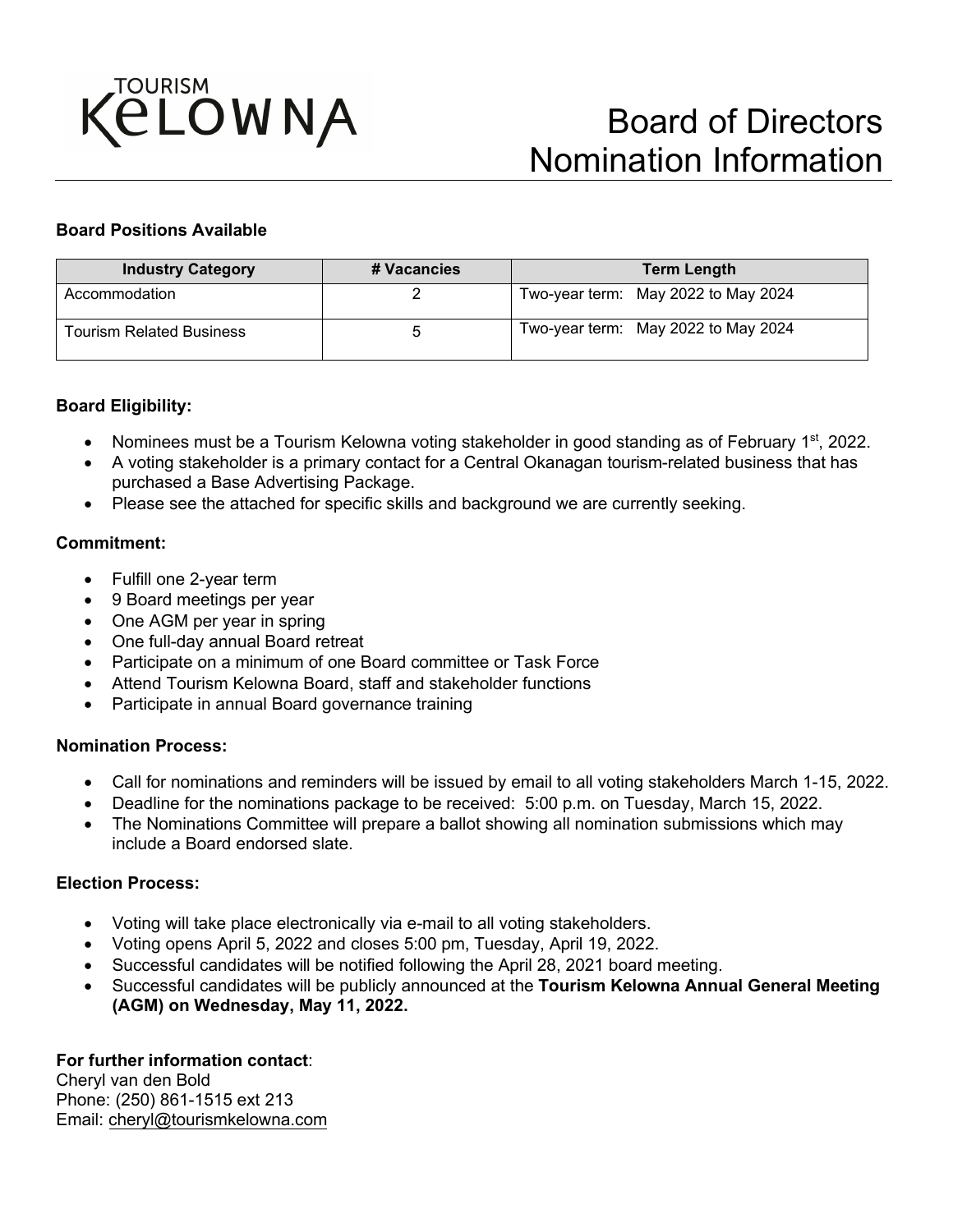

Nominations must be received at the Tourism Kelowna office no later than **5:00 p.m. on Tuesday, March 15, 2022.** Forms can e-mailed [to cheryl@tourismkelowna.com.](mailto:cheryl@tourismkelowna.com)

## **Board Director Nomination Category:** (check one)

Accommodation

Tourism Related Business

Tourism Kelowna is seeking a broad range of representatives and leadership from the tourism industry. The Board of Directors is particularly interested in applicants with the following experience:

- Previous Board experience
- Familiarity with financial and accounting oversight
- Board governance experience
- Familiarity with the BC Societies Act
- Strong understanding of the tourism and hospitality industry

To learn more about Tourism Kelowna's bylaws, mission and vision statements, please visit our website at [www.tourismkelowna.com/about-us/](http://www.tourismkelowna.com/about-us/)

# **Board Nominee Information**

| NAME (please print)    |        |
|------------------------|--------|
| <b>COMPANY</b>         |        |
| <b>POSITION</b>        |        |
| <b>MAILING ADDRESS</b> |        |
| <b>PHONE</b>           | E-MAIL |

In order to be accepted your nomination package must include this signed form and the following:

Biography; maximum 100 words outlining why you wish to join the Tourism Kelowna Board of Directors and the value you feel you can offer the society. Please include how long you have been with your current business and any Tourism Kelowna functions or events you may have attended in the past.

Photo; well-lit head and shoulder shot, suitable for inclusion on the ballot.

Name and signature of your nominator; must be a voting stakeholder not currently employed at your place of business or organization.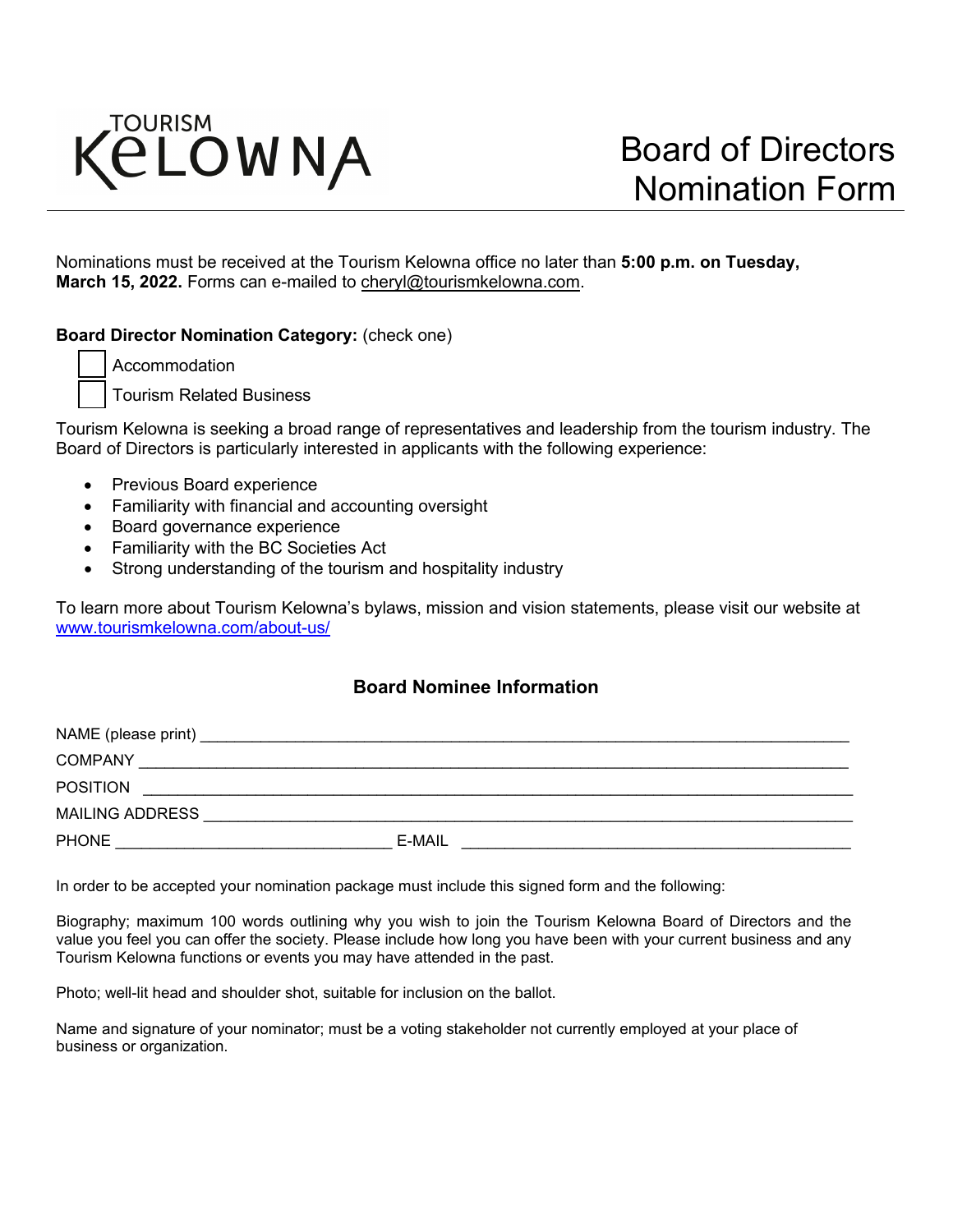**Please answer the following questions:**

**1. Why do you want to be a board member with Tourism Kelowna?**

**2. Please detail your experience in the areas of Leadership, Communication, Community Involvement, and Business Planning (finance, strategic and long-term planning).**

**3. List any other association memberships and/or community connections, including involvement with our Indigenous community.**